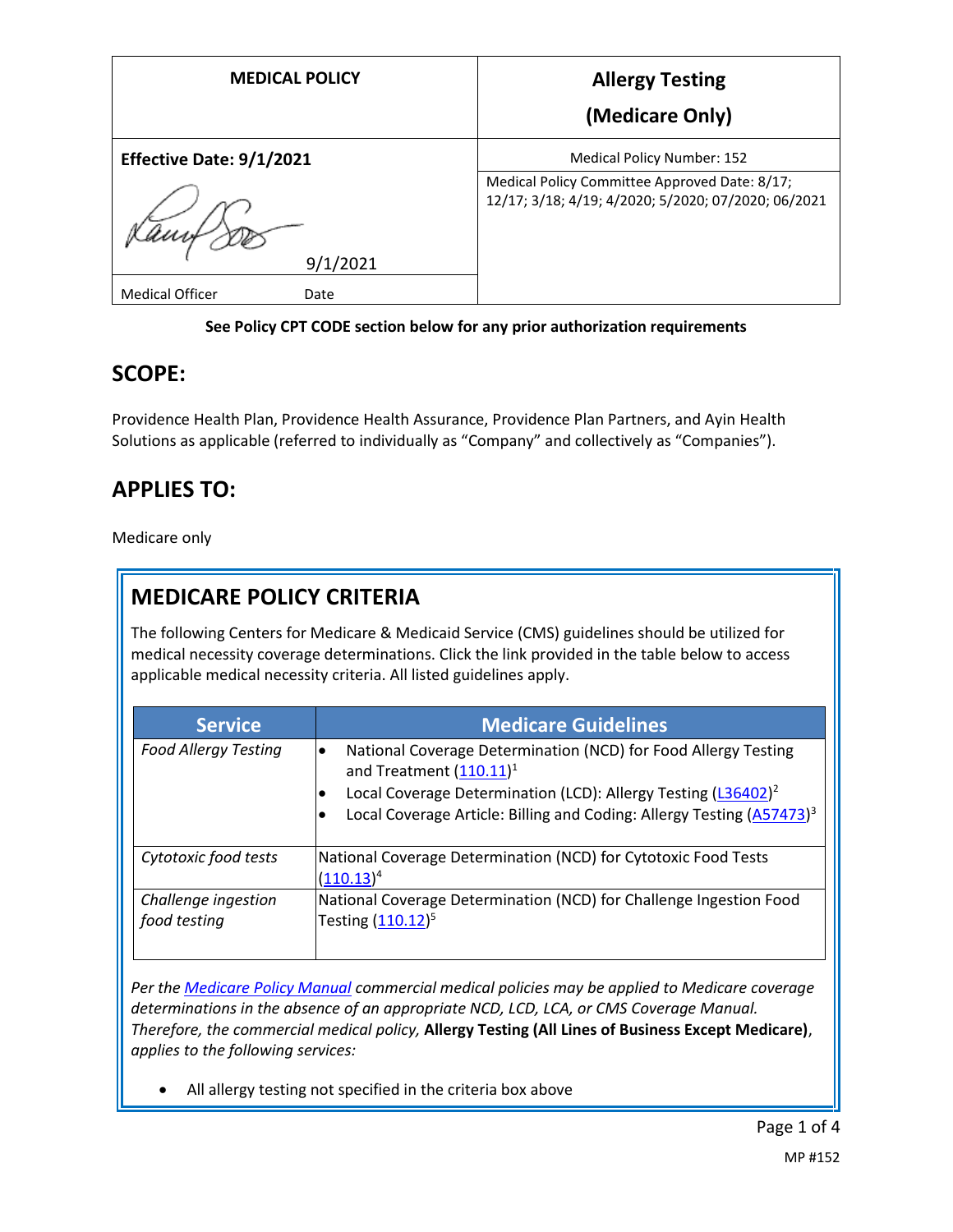**(Medicare Only)**

# **CPT CODES**

| <b>Medicare Only</b>            |                                                                                            |  |
|---------------------------------|--------------------------------------------------------------------------------------------|--|
| No Prior Authorization Required |                                                                                            |  |
| 82785                           | Gammaglobulin (immunoglobulin); IgE                                                        |  |
| 86003                           | Allergen specific IgE; quantitative or semiquantitative, crude allergen extract, each      |  |
| 86008                           | Allergen specific IgE; quantitative or semiquantitative, recombinant or purified           |  |
|                                 | component, each                                                                            |  |
| 95004                           | Percutaneous tests (scratch, puncture, prick) with allergenic extracts, immediate type     |  |
|                                 | reaction, including test interpretation and report, specify number of tests                |  |
| 95017                           | Allergy testing, any combination of percutaneous (scratch, puncture, prick) and            |  |
|                                 | intracutaneous (intradermal), sequential and incremental, with venoms, immediate type      |  |
|                                 | reaction, including test interpretation and report, specify number of tests                |  |
| 95018                           | Allergy testing, any combination of percutaneous (scratch, puncture, prick) and            |  |
|                                 | intracutaneous (intradermal), sequential and incremental, with drugs or biologicals,       |  |
|                                 | immediate type reaction, including test interpretation and report, specify number of       |  |
|                                 | tests                                                                                      |  |
| 95024                           | Intracutaneous (intradermal) tests with allergenic extracts, immediate type reaction,      |  |
|                                 | including test interpretation and report, specify number of tests                          |  |
| 95027                           | Intracutaneous (intradermal) tests, sequential and incremental, with allergenic extracts   |  |
|                                 | for airborne allergens, immediate type reaction, including test interpretation and report, |  |
|                                 | specify number of tests                                                                    |  |
| 95028                           | Intracutaneous (intradermal) tests with allergenic extracts, delayed type reaction,        |  |
|                                 | including reading, specify number of tests                                                 |  |
| 95044                           | Patch or application test(s) (specify number of tests)                                     |  |
| 95052                           | Photo patch test(s) (specify number of tests)                                              |  |
| 95056                           | Photo tests                                                                                |  |
| 95060                           | Ophthalmic mucous membrane tests                                                           |  |
| 95065                           | Direct nasal mucous membrane test                                                          |  |
| 95070                           | Inhalation bronchial challenge testing (not including necessary pulmonary function         |  |
|                                 | tests); with histamine, methacholine, or similar compounds                                 |  |
| 95071                           | Inhalation bronchial challenge testing (not including necessary pulmonary function         |  |
|                                 | tests); with antigens or gases, specify                                                    |  |
| 95076                           | Ingestion challenge test (sequential and incremental ingestion of test items, eg, food,    |  |
|                                 | drug or other substance); initial 120 minutes of testing                                   |  |
| 95079                           | Ingestion challenge test (sequential and incremental ingestion of test items, eg, food,    |  |
|                                 | drug or other substance); each additional 60 minutes of testing (List separately in        |  |
|                                 | addition to code for primary procedure)                                                    |  |
| <b>Not Covered</b>              |                                                                                            |  |
| 0165U                           | Peanut allergen-specific IgE and quantitative assessment of 64 epitopes using enzyme-      |  |
|                                 | linked immunosorbent assay (ELISA), blood, individual epitope results and interpretation   |  |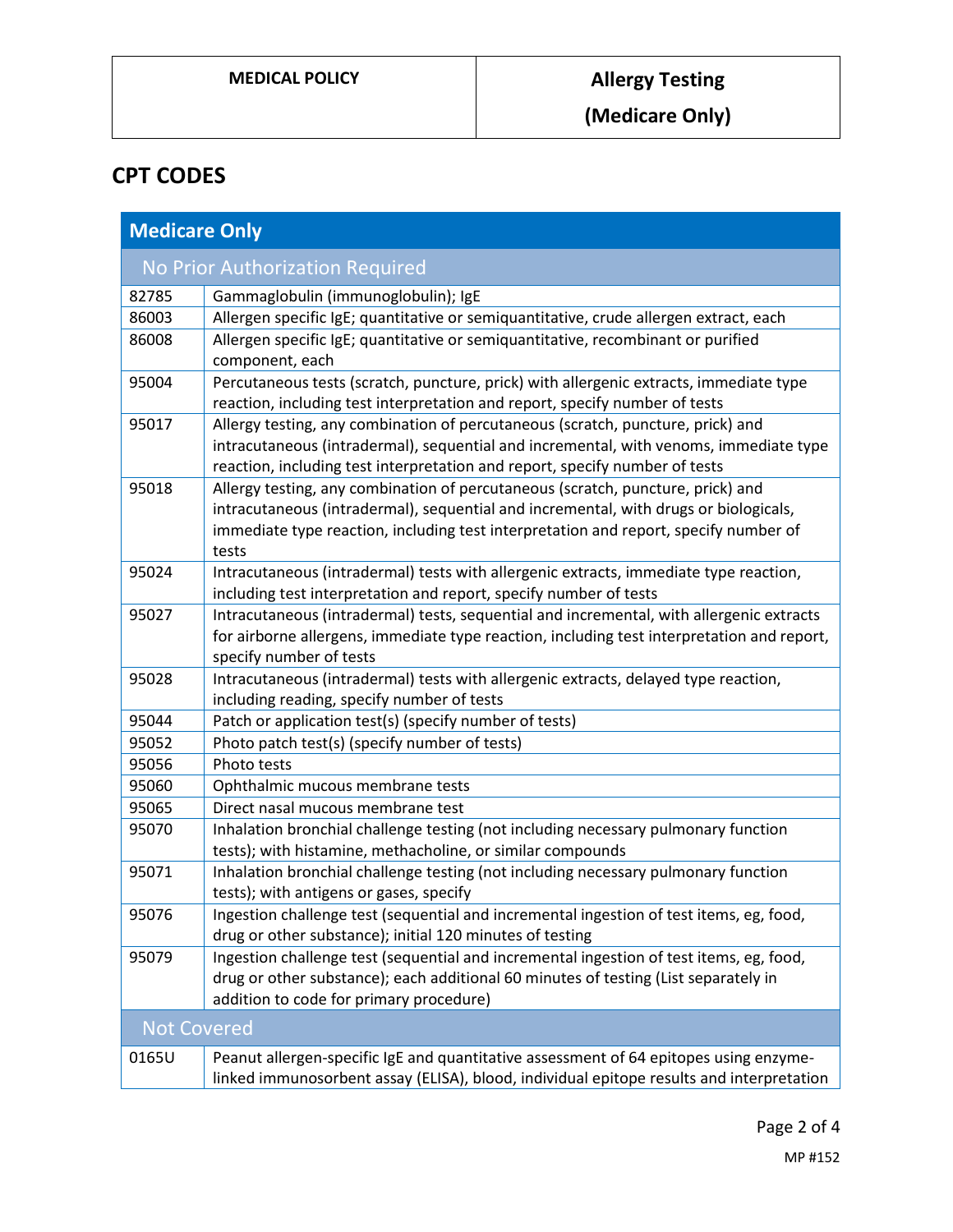#### **MEDICAL POLICY Allergy Testing**

| 0178U                                                                                                                                                                                                                               | Peanut allergen-specific quantitative assessment of multiple epitopes using enzyme-<br>linked immunosorbent assay (ELISA), blood, report of minimum eliciting exposure for a<br>clinical reaction |
|-------------------------------------------------------------------------------------------------------------------------------------------------------------------------------------------------------------------------------------|---------------------------------------------------------------------------------------------------------------------------------------------------------------------------------------------------|
| 86001                                                                                                                                                                                                                               | Allergen specific IgG quantitative or semiquantitative, each allergen                                                                                                                             |
| 86005                                                                                                                                                                                                                               | Allergen specific IgE; qualitative, multiallergen screen (eg, disk, sponge, card)                                                                                                                 |
| <b>Unlisted Codes</b>                                                                                                                                                                                                               |                                                                                                                                                                                                   |
| All unlisted codes will be reviewed for medical necessity, correct coding, and pricing at the claim<br>level. If an unlisted code is billed relative to services addressed in this policy then prior-<br>authorization is required. |                                                                                                                                                                                                   |
| 95199                                                                                                                                                                                                                               | Unlisted allergy/clinical immunologic service or procedure                                                                                                                                        |

### **DESCRIPTION**

Allergy testing is performed to determine a patient's immunologic sensitivity or reaction to particular allergens for the purpose of identifying the cause of the allergic state. It is based on findings during a complete medical and immunologic history, and appropriate physical exam obtained by face-to-face contact with the patient.

## **INSTRUCTIONS FOR USE**

Company Medical Policies serve as guidance for the administration of plan benefits. Medical policies do not constitute medical advice nor a guarantee of coverage. Company Medical Policies are reviewed annually and are based upon published, peer-reviewed scientific evidence and evidence-based clinical practice guidelines that are available as of the last policy update. The Companies reserve the right to determine the application of Medical Policies and make revisions to Medical Policies at any time. Providers will be given at least 60-days notice of policy changes that are restrictive in nature.

The scope and availability of all plan benefits are determined in accordance with the applicable coverage agreement. Any conflict or variance between the terms of the coverage agreement and Company Medical Policy will be resolved in favor of the coverage agreement.

# **REGULATORY STATUS**

#### Mental Health Parity Statement

Coverage decisions are made on the basis of individualized determinations of medical necessity and the experimental or investigational character of the treatment in the individual case. In cases where medical necessity is not established by policy for specific treatment modalities, evidence not previously considered regarding the efficacy of the modality that is presented shall be given consideration to determine if the policy represents current standards of care.